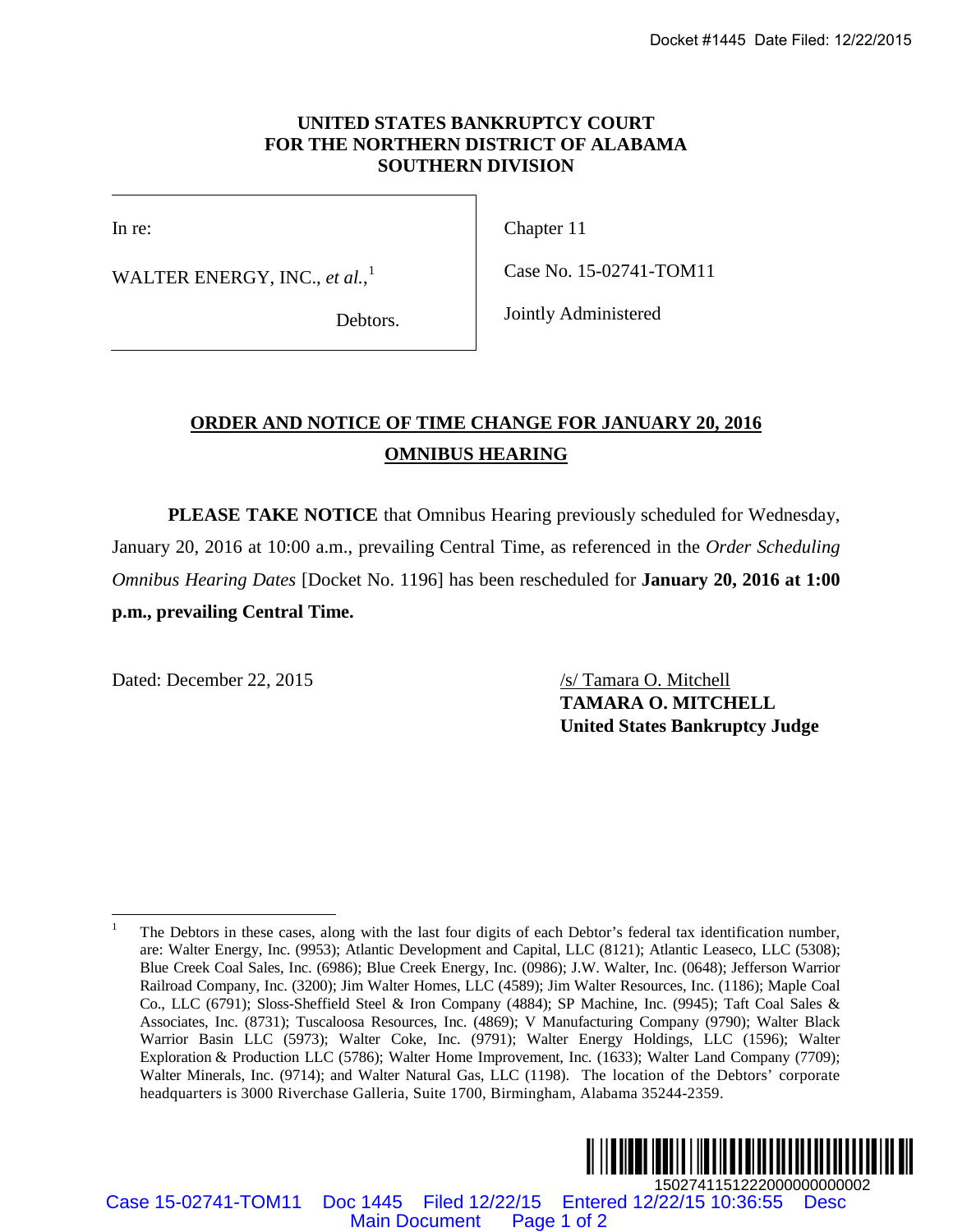DATED: December \_\_\_, 2015

HONORABLE TAMARA O. MITCHELL

\_\_\_\_\_\_\_\_\_\_\_\_\_\_\_\_\_\_\_\_\_\_\_\_\_\_\_\_\_\_\_\_\_\_\_\_\_\_\_\_\_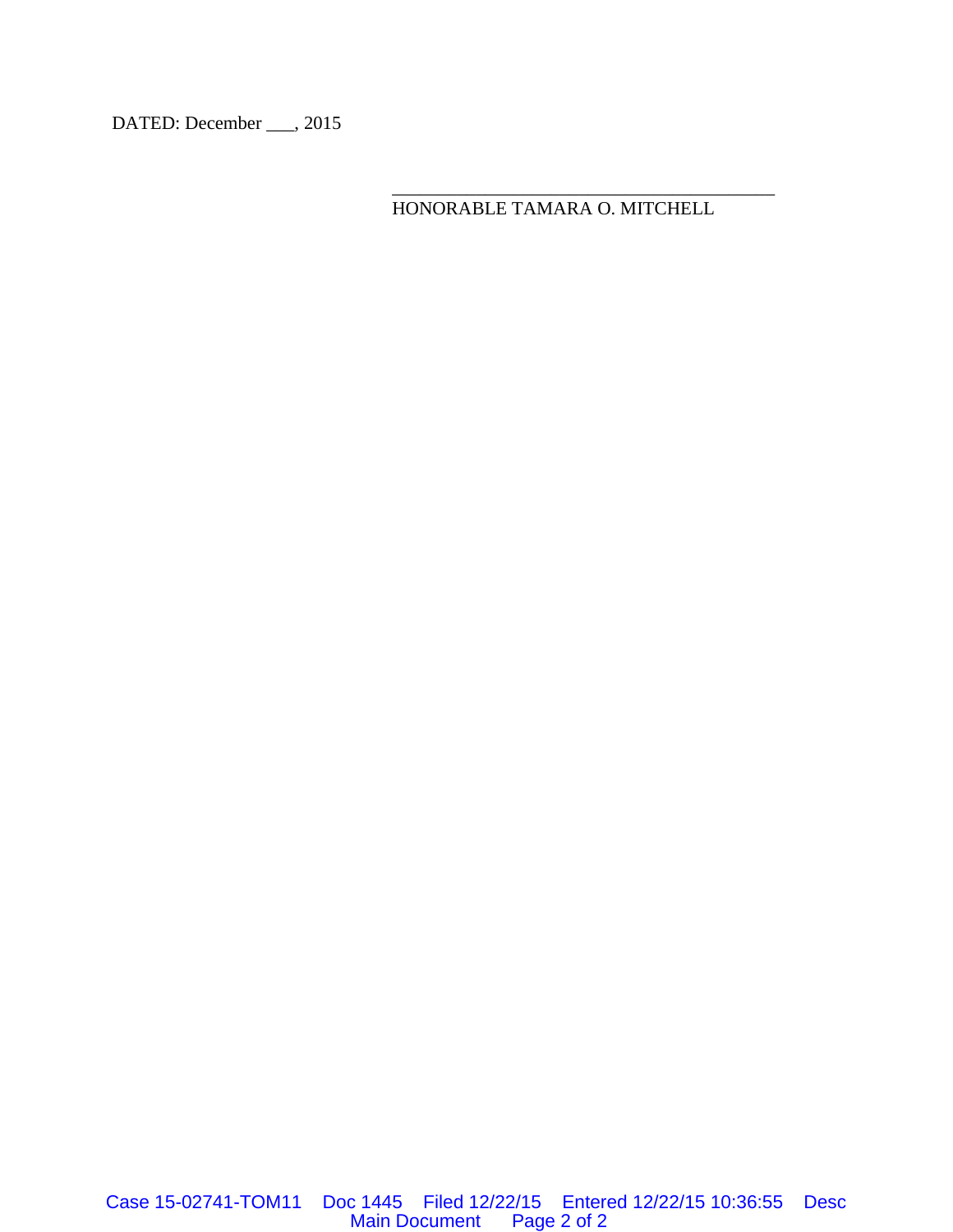## **Notice Recipients**

| District/Off: 1126–2 | User: Itumlin   | Date Created: 12/22/2015 |
|----------------------|-----------------|--------------------------|
| Case: 15–02741–TOM11 | Form ID: pdf000 | Total: 235               |

**Recipients submitted to the BNC (Bankruptcy Noticing Center) without an address:**

cr Delaware Trust Company, as Indenture Trustee

| aty        | Lisa Beckerman                                                                                    |          |
|------------|---------------------------------------------------------------------------------------------------|----------|
|            |                                                                                                   | TOTAL: 2 |
|            | <b>Recipients of Notice of Electronic Filing:</b>                                                 |          |
| aty        | Patrick Darby<br>pdarby@babc.com                                                                  |          |
| aty        | Adrian Zareba<br>zareba.adrian@pbgc.gov                                                           |          |
| aty        | Adrienne K Walker<br>awalker@mintz.com                                                            |          |
| aty        | Albert Kass<br>ecfpleadings@kccllc.com<br>Amber M. Whillock<br>awhillock@starneslaw.com           |          |
| aty<br>aty | Arthur Lee Tucker<br>leetucker@leetucker-law.com                                                  |          |
| aty        | Benjamin Shaw Goldman<br>bgoldman@handarendall.com                                                |          |
| aty        | <b>Bill D Bensinger</b><br>bdbensinger@csattorneys.com                                            |          |
| aty        | Brian R Walding<br>bwalding@waldinglaw.com                                                        |          |
| aty        | C Taylor Crockett<br>taylor@taylorcrockett.com<br>Catherine L. Steege<br>csteege@jenner.com       |          |
| aty<br>aty | Cathleen C Moore<br>ccmoore@babc.com                                                              |          |
| aty        | Charles Howard Moses, III<br>melissa@mosespc.com                                                  |          |
| aty        | Clark R Hammond<br>chammond@wallacejordan.com                                                     |          |
| aty        | Clyde Ellis Brazeal, III<br>ebrazeal@joneswalker.com                                              |          |
| aty        | D Christopher Carson<br>ccarson@burr.com<br>Daniel Pasky                                          |          |
| aty<br>aty | dpasky@mcglinchey.com<br>Daniel D Sparks<br>ddsparks@csattorneys.com                              |          |
| aty        | Daniel D Sparks<br>ddsparks@csattorneys.com                                                       |          |
| aty        | David B. Anderson<br>dbanderson@andersonweidner.com                                               |          |
| aty        | David Lewis Selby, II<br>dselby@baileyglasser.com                                                 |          |
| aty        | David S. Maxey<br>dsm@spain-gillon.com<br>bankruptcy@maylegalgroup.com<br>Edward E. May           |          |
| aty<br>aty | ed.ragland@usdoj.gov<br>Edward Q Ragland                                                          |          |
| aty        | Edwin Bryan Nichols<br>bnichols@waldinglaw.com                                                    |          |
| aty        | Eric L. Pruitt<br>epruitt@bakerdonelson.com                                                       |          |
| aty        | Eric T Ray<br>eray@balch.com                                                                      |          |
| aty        | Frank A. Anderson<br>anderson.frank@pbgc.gov<br>Frederick Mott Garfield                           |          |
| aty<br>aty | $fmg@spain-gillon.com$<br>George N. Davies<br>gdavies@qcwdr.com                                   |          |
| aty        | GINGERCOCKRELL@COMCAST.NET<br>Ginger D Cockrell                                                   |          |
| aty        | Glen Marshall Connor<br>gconnor@qcwdr.com                                                         |          |
| aty        | Grady Milton McCarthy<br>milton.mccarthy@asmc.alabama.gov                                         |          |
| aty        | Gregory Michael Taube<br>greg.taube@nelsonmullins.com<br>Ira Dizengoff<br>idizengoff@akingump.com |          |
| aty<br>aty | James Savin<br>jsavin@akingump.com                                                                |          |
| aty        | James Blake Bailey<br>jbailey@babc.com                                                            |          |
| aty        | James G Henderson<br>$James H@pm-i.com$                                                           |          |
| aty        | James H White<br>jwhite@bakerdonelson.com                                                         |          |
| aty        | Jamie Alisa Wilson<br>jwilson@bcattys.com<br>Jason Wayne Bobo<br>jwb@cabaniss.com                 |          |
| aty<br>aty | jbender@babc.com<br>Jay R. Bender                                                                 |          |
| aty        | Jayna Partain Lamar<br>jlamar@maynardcooper.com                                                   |          |
| aty        | Jennifer Brooke Kimble<br>jkimble@rumberger.com                                                   |          |
| aty        | Jesse S Vogtle, Jr<br>jvogtle@balch.com                                                           |          |
| aty<br>aty | Joy Beth Smith<br>joybeth@maxpopejr.com<br>karl.fingerhood@usdoj.gov<br>Karl John Fingerhood      |          |
| aty        | Kenneth Joe Wilson, Jr.<br>kjwilson@wardwilsonlaw.com                                             |          |
| aty        | Kristine Manoukian<br>kmanoukian@akingump.com                                                     |          |
| aty        | Kristofor D Sodergren<br>bknotice@rcslaw.com                                                      |          |
| aty        | Lars A. Peterson<br>lapeterson@foley.com                                                          |          |
| aty<br>aty | Leah M. Eisenberg<br>eisenberg.leah@arentfox.com<br>Lee R. Benton<br>lbenton@bcattys.com          |          |
| aty        | Lindan J. Hill<br>lhill@gattorney.com                                                             |          |
| aty        | Mark F. Hebbeln<br>mhebbeln@foley.com                                                             |          |
| aty        | Mark P. Williams<br>mpwilliams@nwkt.com                                                           |          |
| aty        | mbrimmage@akingump.com<br>Marty L. Brimmage, Jr.                                                  |          |
| aty        | Marvin E. Franklin<br>mfranklin@najjar.com<br>Matthew M Cahill                                    |          |
| aty<br>aty | mcahill@bakerdonelson.com<br>Max C. Pope, Jr<br>max@maxpopejr.com                                 |          |
| aty        | Melissa M. Root<br>mroot@jenner.com                                                               |          |
| aty        | Michael A Fritz, Sr<br>bankruptcy@fritzlawalabama.com                                             |          |
| aty        | Michael B Odom<br>modom@rumberger.com                                                             |          |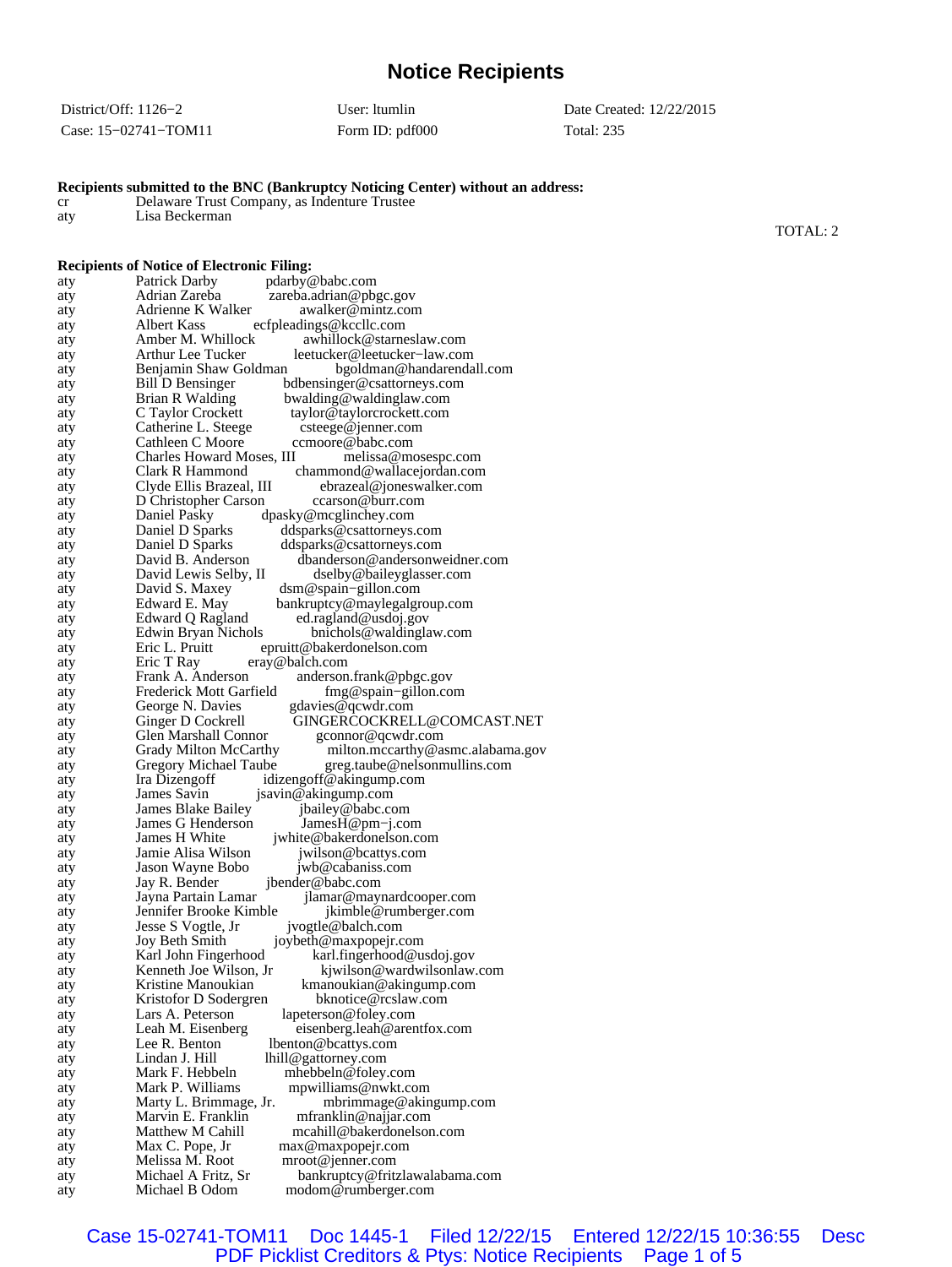| aty | Michael E Bybee<br>mbybee1@bellsouth.net             |
|-----|------------------------------------------------------|
| aty | Michael Leo Hall mhall@burr.com                      |
| aty | Norman Matt Stockman<br>nstockman@handarendall.com   |
| aty | Patricia Chen<br>patricia.chen@ropesgray.com         |
| aty | pgray@sullivangraylaw.com<br>Patrick O'Neal Gray     |
| aty | R. Scott Williams<br>swilliams@rumberger.com         |
| aty | rfowler@pjgf.com<br>Randolph M Fowler                |
| aty | Richard Patrick Carmody<br>richard.carmody@arlaw.com |
| aty | Robert A Morgan<br>rmorgan@rosenharwood.com          |
| aty | Robert A Morgan<br>rmorgan@rosenharwood.com          |
| aty | Robert Moore Weaver<br>weaver@qcwdr.com              |
| aty | S Scott Hickman<br>scotthickmanlaw@gmail.com         |
| aty | Samuel Maples<br>sam@mtandj.com                      |
| aty | Samuel Stephens sstephens@bcattys.com                |
| aty | Shelley Bush Marmon samarmon@cjmlaw.com              |
| aty | Stephen B Porterfield sporterfield@sirote.com        |
| aty | Steven J. Shaw<br>sshaw@sjslawfirm.com               |
| aty | Susan Reid Sherrill-Beard sherrill-beards@sec.gov    |
| aty | Thomas Benjamin Humphries thumphries@sirote.com      |
| aty | Walter F McArdle wfm@spain-gillon.com                |
| aty | William W Kannel wkannel@mintz.com                   |
| aty | William (Will) Lee Thuston, Jr. wlt@csattorneys.com  |
|     |                                                      |

TOTAL: 85

|      | Recipients submitted to the BNC (Bankruptcy Noticing Center):                                                                                                                                                                      |                                    |  |       |
|------|------------------------------------------------------------------------------------------------------------------------------------------------------------------------------------------------------------------------------------|------------------------------------|--|-------|
| db   |                                                                                                                                                                                                                                    |                                    |  |       |
| cr   | Walter Energy, Inc., et al. 3000 Riverchase Galleria Suite 1700 Birmingham, AL 35244-2359<br>WHR Real Estate, LLC c/o Daniel D. Sparks 505 20th Street North Suite 1800 Birmingham,<br>AL 35203                                    |                                    |  |       |
| cr   | Cowin & Company, Inc. c/o Daniel D. Sparks 505 20th Street North Suite 1800 Birmingham,<br>AL 35203                                                                                                                                |                                    |  |       |
| cr   | Nelson Brothers, LLC c/o Daniel D. Sparks 505 20th Street North Suite 1800 Birmingham,<br>AL 35203                                                                                                                                 |                                    |  |       |
| ba   |                                                                                                                                                                                                                                    |                                    |  |       |
| cr   | J. Thomas Corbett Bankruptcy Administrator 1800 5th Avenue North Birmingham, AL 35203<br>United Mine Workers of America c/o Sharon L. Levine Lowenstein Sandler, LLP 65 Livingston<br>Avenue & 6 Becker Farm Rd Roseland, NJ 07068 |                                    |  |       |
| intp | Steering Committee c/o Akin Gump Strauss Hauer & Feld LLP One Bryant Park Bank of America<br>Tower New York, NY $10036-6745$                                                                                                       |                                    |  |       |
| intp | Wilmington Trust, National Association Corporate Capital Markets 50 South Sixth Street Ste<br>Minneapolis, MN 55402<br>1290                                                                                                        |                                    |  |       |
| intp | Scott Greissman White & Case LLP 1155 Avenue of the Americas New York, NY 10036                                                                                                                                                    |                                    |  |       |
| cr   | Alabama State Port Authority c/o Benjamin S. Goldman, Esquire 2001 Park Place North Suite<br>Birmingham, AL 35203<br>1200                                                                                                          |                                    |  |       |
| cr   | Thompson Tractor Co., Inc. c/o Benjamin S. Goldman, Esquire 2001 Park Place North Suite<br>1200                                                                                                                                    | Birmingham, AL 35203 UNITED STATES |  |       |
| cr   | Parker Towing Company, Inc. c/o Benjamin S. Goldman, Esquire 2001 Park Place North<br>1200                                                                                                                                         | Birmingham, AL 35203 UNITED STATES |  | Suite |
| cr   | RGGS Land & Minerals, LTD., L.P. c/o Robert A. morgan ROSN HARWOOD, kPA 2200 Jack<br>Warner Parkway, Suite 200 P.O. Box 2727 Tuscaloosa, AL 35403-2727                                                                             |                                    |  |       |
| cr   | Birmingham Rail & Locomotive, Co., Inc. Lindan J. Hill 600 University Park Place<br>100 Birmingham, AL 35209                                                                                                                       |                                    |  | Suite |
| cr   | Arch Insurance Company c/o C. Ellis Brazeal III Jones Walker LLP 1819 5th Avenue<br>North Suite 1100 Birmingham, AL 35203                                                                                                          |                                    |  |       |
| cr   | Aspen American Insurance Company c/o C. Ellis Brazeal III Jones Walker LLP 1819 5th Avenue<br>North Suite 1100 Birmingham, AL 35203                                                                                                |                                    |  |       |
| op   | Kurtzman Carson Consultants LLC Attn: James Le 2335 Alaska Ave. El Segundo, CA 90245                                                                                                                                               |                                    |  |       |
| cr   | Shook and Fletcher Supply Company, Inc. c/o Stephen B. Porterfield Sirote & Permutt, P.C. 2311<br>Highland Avenue S. Birmingham, AL 35205                                                                                          |                                    |  |       |
| cr   | G. R. Harsh Sr., Real Estate Holdings, LLC c/o Milton Harsh 110 Malaga Avenue Homewood, AL<br>35209                                                                                                                                |                                    |  |       |
| intp | Janine LaDouceur 264 Commerce Street Hawthorne, NY 10532                                                                                                                                                                           |                                    |  |       |
| cr   | Hager Oil Company, Inc. c/o Marvin E. Franklin Najjar Denaburg, P.C. 2125 Morris<br>Avenue Birmingham, AL 35116                                                                                                                    |                                    |  |       |
| cr   | S.E. Belcher, Jr. Private Foundation No. 3 c/o Jesse S. Vogtle, Jr. PO Box 306 Birmingham, AL<br>35201                                                                                                                             |                                    |  |       |
| cr   | CONSOLIDATED PIPE & SUPPLY CO., INC. c/o Marvin E. Franklin Najjar Denaburg, P.C. 2125<br>Morris Avenue Birmingham, AL 35203                                                                                                       |                                    |  |       |
| cr   | Pension Benefit Guaranty Corporation 1200 K St., NW Washington, DC 20005                                                                                                                                                           |                                    |  |       |
| cr   | Automotive Rentals, Inc. c/o McGlinchey Stafford 10407 Centurion Pkwy. N. Suite                                                                                                                                                    |                                    |  |       |
|      | Jacksonville, FL 32256<br><b>200</b>                                                                                                                                                                                               |                                    |  |       |
| cr   | Jefferson County Department of Health and/or Mark E. Wilson, MD 1400 Sixth Avenue<br>South Birmingham, AL 35233                                                                                                                    |                                    |  |       |
| cr   | Wesley West Minerals, Ltd. c/o Robert A. Morgan ROSEN HARWOOD, PA 2200 Jack Warner                                                                                                                                                 |                                    |  |       |
| intp | Parkway, Suite 200 PO Box 2727 Tusclaoosa, AL 35403-2727<br>U.S. Securities and Exchange Commission Atlanta Regional Office 950 East Paces Ferry Road,                                                                             |                                    |  |       |
| cr   | N.E. Suite 900 Atlanta, GA 30326-1382<br>George M. Phillippi 4 Office Park Circle, Suite 313 Birmingham,, AL 35223                                                                                                                 |                                    |  |       |

Case 15-02741-TOM11 Doc 1445-1 Filed 12/22/15 Entered 12/22/15 10:36:55 Desc PDF Picklist Creditors & Ptys: Notice Recipients Page 2 of 5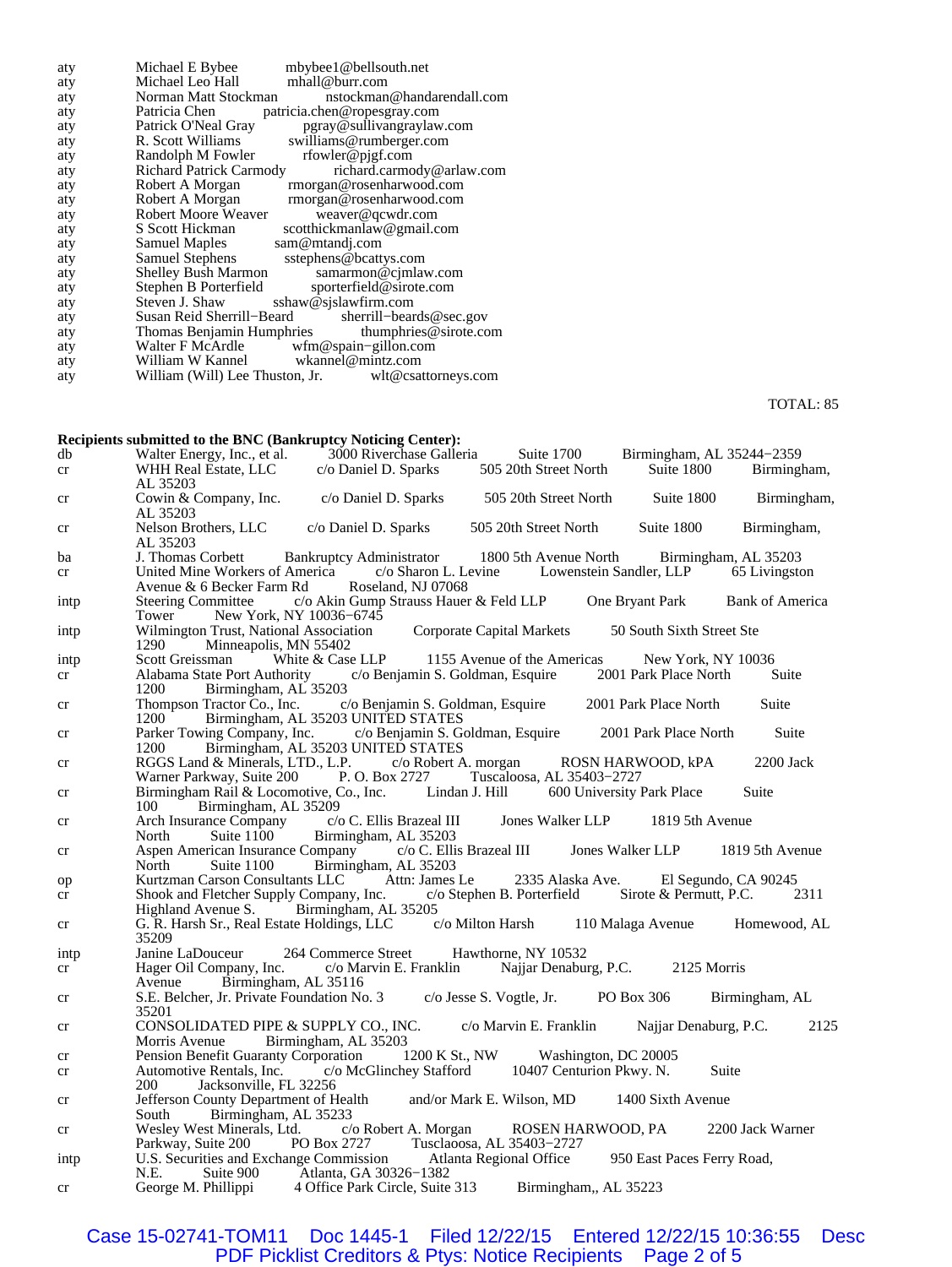cr Appalachian Power Company d/b/a American Electric Power c/o Eric T. Ray, Esq. Post Office Box 306 Birmingham, AL 35201 intp Ramsay McCormack Land Co. Inc. c/o Lee R. Benton Benton & Centeno, LLP 2019 3rd Avenue<br>North Birmingham, AL 35203 Birmingham, AL 35203 intp Dominion Resources Black Warrior Trust by and through its Trustee, Southwest Bank c/o Lee R.<br>Benton Benton & Centeno, LLP 2019 3rd Avenue North Birmingham, AL 35203 Benton Benton & Centeno, LLP 2019 3rd Avenue North Birmingham, AL 35<br>
Comerica Bank Balch & Bingham LLP PO Box 306 Birmingham, AL 35201 cr Comerica Bank Balch & Bingham LLP PO Box 306 Birmingham, AL 352<br>cr NATIONAL LABOR RELATIONS BOARD Region 10 Birmingham Resident Office cr MATIONAL LABOR RELATIONS BOARD Region 10 Birmingham Resident Office 1130 22nd St S,<br>Suite 3400 BIRMINGHAM, AL 35205 JEFFERSON Suite 3400 BIRMINGHAM, AL 35205 JEFFERSON<br>Frontier Enterprises Balch & Bingham LLP PO Box 306 cr Frontier Enterprises Balch & Bingham LLP PO Box 306 Birmingham,, AL 35201 crcm Mayer Electric Supply Co., Inc. Attn: Mark J. Horn 3405 4th Avenue S Birmingham crcm Mayer Electric Supply Co., Inc. Attn: Mark J. Horn 3405 4th Avenue S Birmingham, AL 35222<br>crcm Delaware Trust Company, as Indenture Trustee Attn: Sandra E. Horwitz 2711 Centerville crcm Delaware Trust Company, as Indenture Trustee Road Wilmington, DE 19808 crcm UMWA 1974 Pension Plan and Trust Attn: David W. Allen 2121 K Street, N.W. Washington, DC 20037 crcm UMB Bank National Association Attn: Mark Flannagan 1010 Grand Blvd. Kansas City, MO 64106 crcm United Steelworkers Attn: David R. Jury 60 Boulevard of the Allies, Room 807 Pittsburgh, PA 15222<br>Hager Oil Company, Inc. crcm Hager Oil Company, Inc. Attn: Philip C. Grace P O Box 1429 Jasper, AL 35502−1429 crcm United Mine Workers of America Attn: Grant Crandall 18354 Quantico Gateway Drive, Suite 200 Triangle, VA 22172<br>Carroll Engineering Co. Attn: Greg Wolfe crcm Carroll Engineering Co. Attn: Greg Wolfe 227 Industrial Park Dr Harlan, KY 40831 crcm Consolidated Pipe & Supply Co., Inc. Attn: Chris Harper 1205 Hilltop Parkway Birmingham, AL 35124 cr Michael Earl Carney 51140 Highway 13 Eldridge, AL 35554 cr Caterpillar Financial Services Corporation Baker, Donelson, Bearman, Caldwell & Berkowitz,<br>PC 420 20th Street North Suite 1400 Birmingham, AL 35203 Birmingham, AL 35203<br>201 17th Street NW Suite 1700 cr Sandvik Mining and Construction USA, LLC 201 17th Street NW Suite 1700 Atlanta, GA 30363<br>aty Rachel L Webber ROSEN HARWOOD, PA 2200 Jack Warner Parkway, Suite 200 Post Office Box aty Rachel L Webber ROSEN HARWOOD, PA 2200 Jack Warner Parkway, Suite 200<br>2727 Tuscaloosa, AL 35403-2727 2727 Tuscaloosa, AL 35403−2727 crcm Pension Benefit Guaranty Corporation Attn: Michael Strollo 1200 K St. NW Washington, DC 20005 crcm Nelson Brothers LLC Attn: Jason K. Baker 820 Shades Creek Pkwy Ste 2000 Birmingham, AL 35209<br>Michael Bazley intp Michael Bazley PO Box 20 Tracy, CA 95378<br>intp GE Capital Information Technology Solutions, Inc f/d/b/a GE Capital Information Technology Solutions, Inc f/d/b/a IKON Financial Services Bankruptcy Administration 1738 Bass Road P O Box 13708 Macon, GA 31208–3708 VHH Real Estate, LLC c/o Lee R. Benton Benton & Centeno, LLP 2019 3rd Avenue intp WHH Real Estate, LLC c/o Lee R. Benton Benton & Centeno, LLP North Birmingham, AL 35203<br>Alabama Gas Corporaton c/o Brian R. Walding cr Alabama Gas Corporaton c/o Brian R. Walding Walding LLC 2227 First Avenue South, Suite 100 Birmingham, AL 35233<br>Jewel D Chaney 2759 Count cr Jewel D Chaney 2759 County Road 63 South Berry, AL 35546<br>intp Robert Makohin 73280 Shadow Mountain Dr Unit D Palm Desert, CA 92260 intp Robert Makohin 73280 Shadow Mountain Dr Unit D<br>
intp Albert Plus, LLC 407 Vantage Point Tuscaloos Tuscaloosa, AL 35406 cr EXLP Operating, LLC Stephen B. Porterfield Sirote & Permutt, P.C. 2311 Highland Avenue S. Birmingham, AL 35205<br>University of Notre Dame c/o Lee R. Benton intp University of Notre Dame c/o Lee R. Benton Benton & Centeno, LLP 2019 3rd Avenue North Birmingham, AL 35203<br>KyKennKee, Inc P.O. Box 290 cr KyKennKee, Inc P.O. Box 290 Vance, AL 35490 crcm Official Committee of Retired Employees of Walter Energy, Inc. Adams and Reese LLP 1901 6th Avenue Birmingham, AL 35203 UNITED STATES OF AMERICA cr Alabama Surface Mining Commission P. O. Box 2390 Jasper, AL 35402–2390<br>cr Charles M. Cassidy Group, LLC c/o Kristofor D. Sodergren Rosen Harwood, P.A. cr Charles M. Cassidy Group, LLC c/o Kristofor D. Sodergren Rosen Harwood, P.A. 2200 Jack<br>Warner Parkway, Suite 200 P.O. Box 2727 Tuscaloosa, AL 35403–2727 Warner Parkway, Suite 200 P.O. Box 2727 Tuscaloosa, AL 35403–2727<br>Alabama Department of Conservation and Natural Resources c/o Kristofor D. Sodergren cr Alabama Department of Conservation and Natural Resources c/o Kristofor D. Sodergren Rosen Harwood, P.A. P.O. Box 2727 Tuscaloosa, AL 35403−2727 ex Direct Fee Review LLC W. Joseph Dryer 1000 N West Street Suite 1200 Wilmington, DE 19801<br>ba Birmingham Water Works 3600 1st Avenue N Birmingham, AL 35222 ba Birmingham Water Works 3600 1st Avenue N Birmingham, AL 35222<br>aty Maynard, Cooper and Gale Maynard, Cooper, & Gale, P.C. 1901 Sixth Avenue North aty Maynard, Cooper and Gale Maynard, Cooper, & Gale, P.C. 1901 Sixth Avenue North 2400<br>AmSouth Harbert Plaza Birmingham, AL 35203-2618 Birmingham, AL 35203−2618 cr Southeast Fabricators, Inc. c/o Kristofor D. Sodergren Rosen Harwood, P.A. P.O. Box Tuscaloosa, AL 35403 cr Citizens' Water Service, Inc. PO Box 670 Vance, AL 35490<br>intp Frankie R. Cicero PO Box 126 Sumiton, Al 35148 intp Frankie R. Cicero PO Box 126 Sumiton, Al 35148<br>cr Preston B. Burnett S. Scott Hickman, Atty at Law, LLC cr Preston B. Burnett S. Scott Hickman, Atty at Law, LLC c/o S. Scott<br>Hickman 2600 Tuscaloosa, Al 35401 Hickman 2600 Tuscaloosa, Al 35401<br>Oracle America, Inc. c/o Shawn M. Christia cr Oracle America, Inc. c/o Shawn M. Christianson Buchalter Nemer 55 Second Street, 17th Ca, 94105 SAN FRANCISCO intp Barbara Ann Chism 14123 Freeman Rd Tuscaloosa, AL 35405−9579 cr TN Dept of Revenue c/oTN Atty General, Bankruptcy Div PO Box 20207 Nashville, TN 37202−0207 op AixPartners LLP James A. Mesterharm, Managing Director 2000 Town Center Ste 2400 Southfield, MI 48075 op The Segal Company (Eastern States), Inc. 1920 N Street NW Suite 400 Washington, DC cr ACE American Insurance Company (Creditor) c/o David B. Anderson 505 N. 20th Street, Suite **Birmingham** cr United States of America Joyce White Vance United States Attorney 1801 Fourth Avenue North Birmingham, AL 35203<br>Keightley & Ashner LLP 700 12th Street NW fa Keightley & Ashner LLP 700 12th Street NW Washington, DC 20005

Case 15-02741-TOM11 Doc 1445-1 Filed 12/22/15 Entered 12/22/15 10:36:55 Desc PDF Picklist Creditors & Ptys: Notice Recipients Page 3 of 5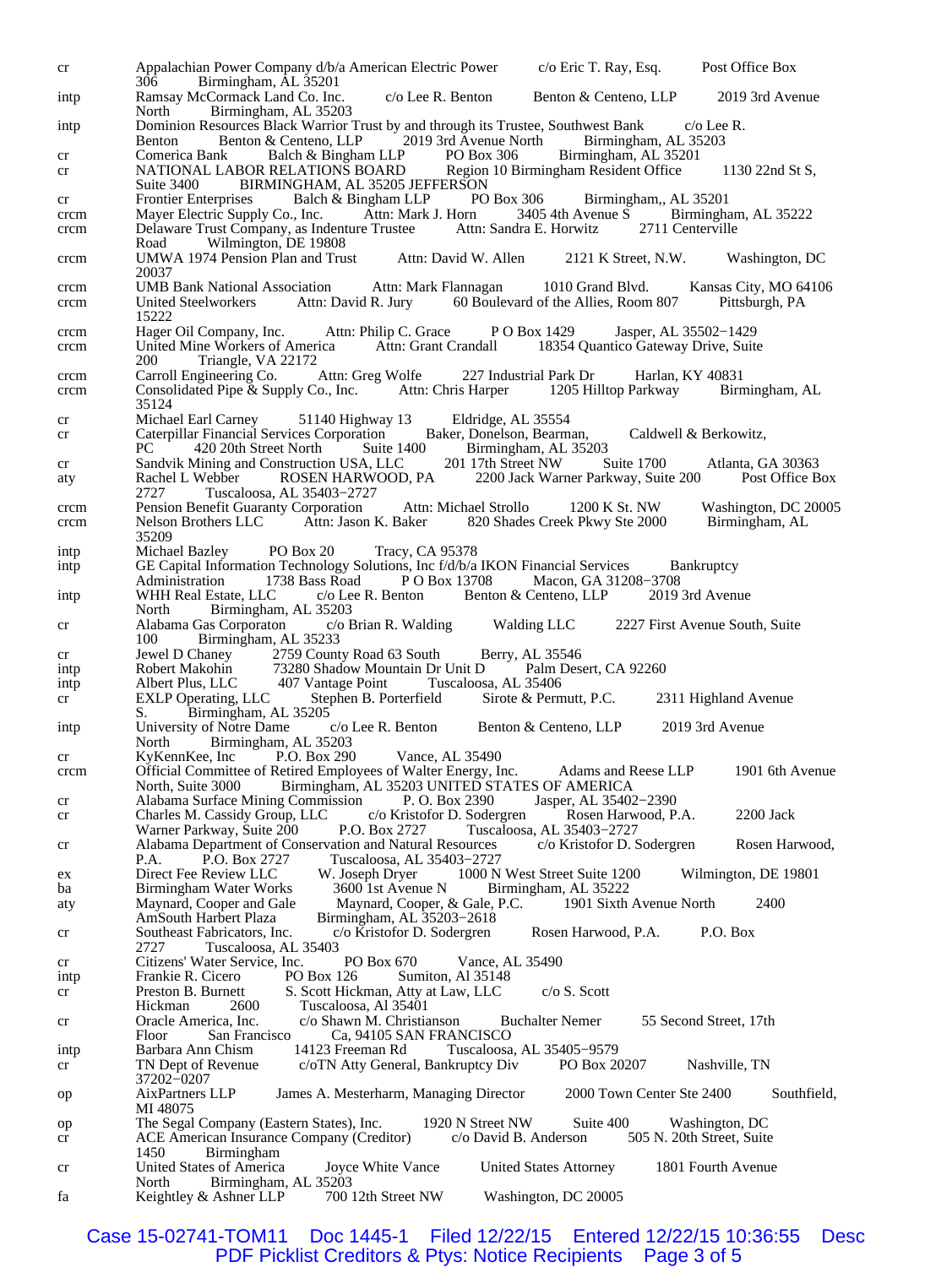| aud        | Ernst & Young LLP<br>Jeffrey Blankenship<br>1901 6th Ave N Ste 1200<br>Birmingham, AL 35203                                                                                                |
|------------|--------------------------------------------------------------------------------------------------------------------------------------------------------------------------------------------|
| intp       | 5023 Jiim Gogganus Rd<br>Ronnie Hodges<br>Dora, AL 35062                                                                                                                                   |
| intp       | 12116 Narrow Lane<br>Brookwood, AL 35444<br>Terry Eulenstein                                                                                                                               |
| ıntp       | Selma, AL 36703<br>1801 Green Street<br>Vicki R. Craig                                                                                                                                     |
| intp       | 116 Daventry Dr<br>Barbara Warren<br>Calera, AL 35040                                                                                                                                      |
| ıntp       | P O Box 505<br>Resaca, GA 30735<br>3105 29th Ave N Birmingham, AL 35207<br>Jeffrey Brian Watts                                                                                             |
| intp       | Franklin Perdue                                                                                                                                                                            |
| ıntp       | Regions/FNBT<br>ROSEN HARWOOD, PA PO Box 2727<br>c/o Robert A. Morgan<br>Tuscaloosa,<br>AL 35403-2727                                                                                      |
| ıntp       | PO Box<br>University of Notre Dame du Lac<br>c/o Robert A. Morgan<br>ROSEN HARWOOD, PA<br>Tuscaloosa, AL 35403-2727<br>2727 —                                                              |
| intp       | c/o Robert A. Morgan<br><b>Regions Bank</b><br>ROSEN HARWOOD, PA<br>PO Box 2727<br>Tuscaloosa, AL<br>35403–2727                                                                            |
| fa         | Berkeley Research Group LLC 1800 M St NW Ste 200 Washington, DC 20036                                                                                                                      |
| cr         | c/o Jesse S. Vogtle, Jr. Balch & Bingham LLP<br>PO Box 306<br>Birmingham, AL 35201<br>$De-Gas$                                                                                             |
| cr         | Pardee Minerals LLC Baker, Donelson, Bearman Caldwell & Berkowitz, PC<br>420 North 20th<br>Suite 1400 Birmingham, AL 35203<br>Street                                                       |
| cr         | c/o Kathleen M. Miller<br>Smith, Katzenstein & Jenkins, LLP PO Box<br>Airgas USA, LLC<br>Wilmington, DE 19801<br>410-                                                                      |
| cr         | Alabama Power Company c/o Eric T. Ray, Esq.<br>Balch & Bingham<br>P.O. Box<br>Birmingham, AL 35201-0306<br>306                                                                             |
| cr         | George Hunter Enis c/o Kyle B. Fonville Burnett Plaza, Suite 2000<br>801 Cherry Street, Unit<br>Fort Worth, TX 76102<br>46                                                                 |
| cr         | Suite 700<br>Kforce, Inc. Cabaniss Johnston<br>2001 Park Place North<br>Birmingham, AL 35203                                                                                               |
| ıntp       | 1229–15th Place SW<br>John Jenkins<br>Birmingham, AL 35211                                                                                                                                 |
| cr         | $c/\text{o}$ James H. White, IV 420 20th Street North<br>CSX Transportation, Inc.<br>Suite<br>Birmingham, AL 35203<br>1400                                                                 |
| cr         | Strata Mine Services, LLC c/o James H. White, IV Baker Donelson<br>420 20th Street                                                                                                         |
| aty        | North Suite 1400 Birmingham, AL 35203<br>Morrison & Foerster LLP 250 West 55th Street New York, NY 10019-9601                                                                              |
| aty        | Paul, Weiss, Rifkind, Wharton & Garrison 1285 Avenue of the Americas<br>Allan J. Arffa<br>New York,<br>NY 10019-6064                                                                       |
| aty        | Amelia C. Joiner<br>Morgan, Lewis & Bockius LLP<br>One Federal St<br>Boston, MA 02110-1726                                                                                                 |
| aty        | Andrew I. Silfen<br>Arent Fox PLLC                                                                                                                                                         |
| aty        | 1675 Broadway New York, NY 10019<br>1675 Broadway New York, NY 10019<br>Arent Fox PLLC<br>Beth Brownstein                                                                                  |
| aty        | Cockrell & Cockrell 1409 University Blvd<br>Bobby H Cockrell, Jr<br>Tuscaloosa, AL 35401-1633                                                                                              |
| aty        | MORRISON &FOERSTER LLP<br><b>Brett Miller</b>                                                                                                                                              |
| aty        | Bruce D. Buechler                                                                                                                                                                          |
| aty        | 250 West 55th Street<br>65 Livingston Avenue Roseland, NJ 07068<br>353 North Clark Street Chicago, IL 60654–3456<br>Lowenstein Sandler LLP<br>Jenner & Block LLP 35<br>Charles B. Sklarsky |
| aty        | MORRISON &FOERSTER LLP<br>250 West 55th Street<br>New York, NY 10019-9601<br>Charles L. Kerr                                                                                               |
| aty        | Cooper & Scully, P.C. 815 Walker St. #1040 Houston, TX 77002<br>Chris D. Lindstrom                                                                                                         |
| aty        | Morgan, Lewis & Bockius LLP 1000 Louisiana Street, Suite 4000<br>Houston, TX<br>Crystal R. Axelrod<br>77002-5005                                                                           |
| aty        | <b>New</b><br>Dan Youngblut<br>Paul, Weiss, Rifkind, Wharton & Garrison<br>1285 Avenue of the Americas<br>York, NY 10019-6064                                                              |
| aty        | <b>New</b><br>Daniel J. Leffell<br>Paul, Weiss, Rifkind, Wharton & Garrison<br>1285 Avenue of the Americas<br>York, NY 10019-6064                                                          |
| aty        | United Steelworkers<br>Five Gateway Center Room 807<br>David R. Jury<br>Pittsburgh, PA 15222                                                                                               |
| aty        | Taube Summers Harrison Taylor Meinzer Br 100 Congress Avenue Suite 1800<br>Eric J. Taube<br>Austin,<br>TX 78701                                                                            |
| aty        | Erica J. Richards<br><b>MORRISON &amp;FOERSTER LLP</b><br>250 West 55th Street<br>New York, NY<br>10019-9601                                                                               |
| aty<br>aty | Harold L. Kaplan<br>321 North Clark St Ste 2800<br>Chicago, IL 60654-5313<br><b>MORRISON &amp;FOERSTER LLP</b><br>250 West 55th Street<br>J. Alexander Lawrence<br>New York, NY            |
| aty        | 10019-9601<br><b>MORRISON &amp;FOERSTER LLP</b><br>250 West 55th Street<br>James A. Newton<br>New York, NY                                                                                 |
| aty        | 10019-9601<br><b>MORRISON &amp;FOERSTER LLP</b><br>250 West 55th Street<br>Jennifer L. Marines<br>New York, NY                                                                             |
| aty        | 10019-9601<br>John C. Goodchild, III<br>Morgan, Lewis & Bockius LLP<br>1701 Market Street<br>Philadelphia, PA                                                                              |
| aty        | 19103-2921<br>800 East Canal Street<br>McGuireWoods LLP<br>Gateway Plaza<br>Richmond,<br>John H. Maddock, III                                                                              |
| aty        | VA 23219<br>1920 L Street NW Suite<br>John R. Mooney<br>Mooney, Green, Saindon, Murphy & Welch,                                                                                            |
|            | Washington, DC 20036<br>400<br>815 Walker St. #1040<br>Houston, TX 77002                                                                                                                   |
| aty        | Cooper & Scully, P.C.<br>Julie M. Koenig                                                                                                                                                   |
| aty        | Kyle B. Fonville<br>Burnett Plaza, Suite 2000<br>DECKER JONES, P.C.<br>801 Cherry Street, Unit<br>Fort Worth, TX 76102<br>46                                                               |
| aty        | Jenner & Block LLP<br>353 North Clark Street<br>Landon S. Raiford<br>Chicago, IL 60654–3456                                                                                                |
| aty        | 250 West 55th Street<br>Lorenzo Marinuzzi<br><b>MORRISON &amp;FOERSTER LLP</b><br>New York, NY<br>10019-9601                                                                               |
| aty        | Ropes & Gray LLP<br>1211 Avenue of the Americas<br>New York, NY<br>Mark R. Sommerstein<br>10035-8704                                                                                       |
| aty        | 101 Park Avenue<br>New York, NY 10178-0060<br>Melissa Y. Boey<br>Spain & Gillon LLC                                                                                                        |
| aty        | Manier & Hood<br>One Nashville Place<br>1500 Fourth Ave N Ste<br>Michael E. Collins<br>Nashville, TN 37219<br>2200                                                                         |
| aty        | Nicole M. Brown<br>Lowenstein Sandler LLP<br>65 Livingston Avenue<br>Roseland, NJ 07068                                                                                                    |
| aty        | Paul Kizel<br>Lowenstein Sandler LLP<br>65 Livingston Avenue<br>Roseland, NJ 07068                                                                                                         |

Case 15-02741-TOM11 Doc 1445-1 Filed 12/22/15 Entered 12/22/15 10:36:55 Desc PDF Picklist Creditors & Ptys: Notice Recipients Page 4 of 5